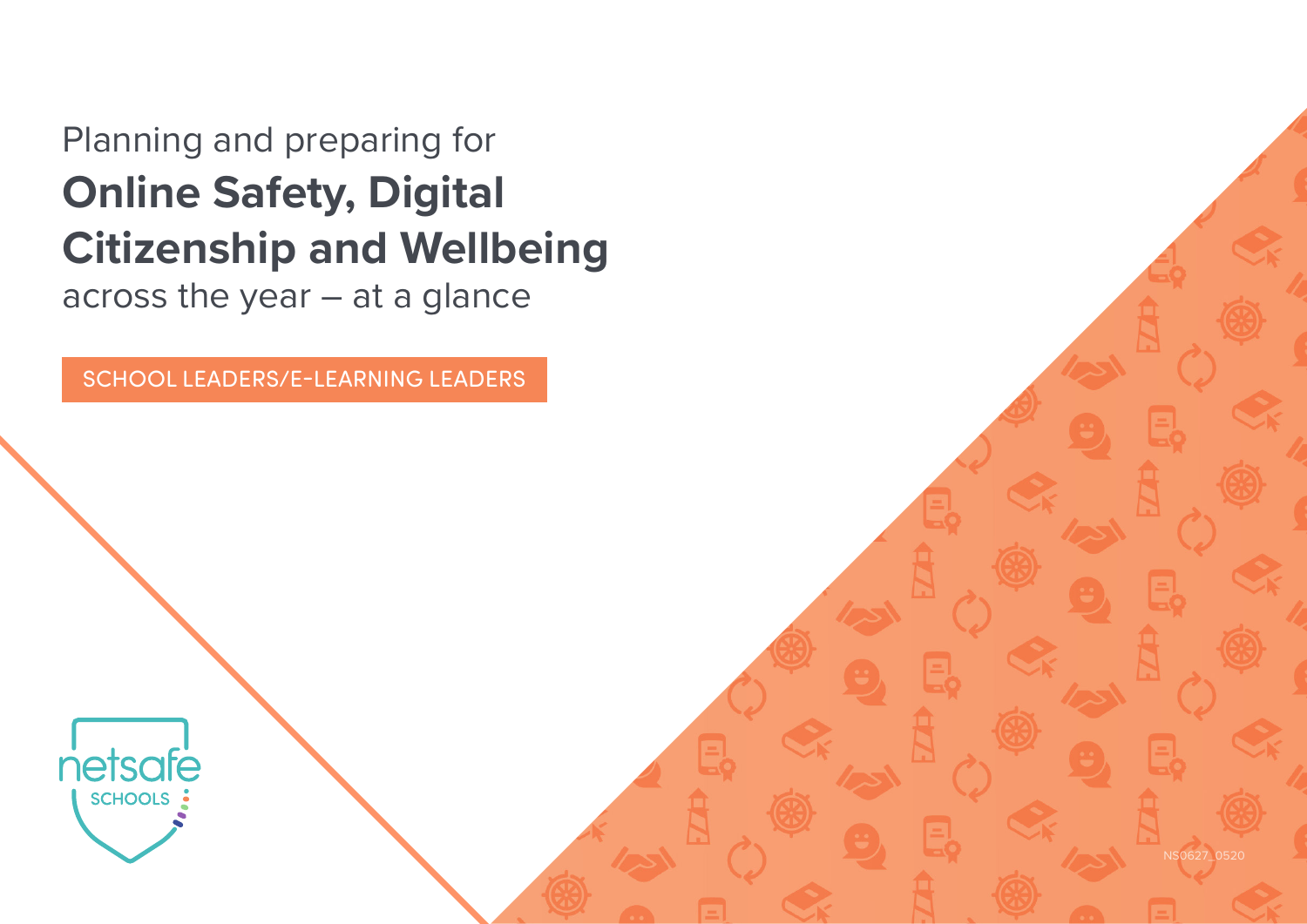Schools are busy places and it can be hard to prioritise what to do at different times during the year. Planning and preparing for Online Safety, Digital Citizenship and Wellbeing across the year helps schools to navigate this, providing two yearly planners - one for school leaders and e-learning leaders, and one for teachers.

Key tasks and considerations to support online safety, digital citizenship and wellbeing have been identified and spread across the year, helping to guide schools as they implement and develop approaches to ensure safe learning environments.

This planner for school leaders and e-learning leaders links closely to the key areas of the Netsafe Schools Framework so schools and kura can see at a glance key actions which will help them develop within the framework and meet the effective indicators of the Netsafe Schools Review Tool.

Every school is different and so while the yearly planners help schools to identify key tasks to consider throughout the year, it is also important that they are customised to fit the needs and approaches of the school.

School-specific events which complement online safety, digital citizenship and wellbeing can be added, actions reallocated and tasks reshaped as needed.

#### Te piko o te māhuri, tērā te tupu o te rakāu

The way in which the young sapling is nurtured (bent), determines how the tree will grow.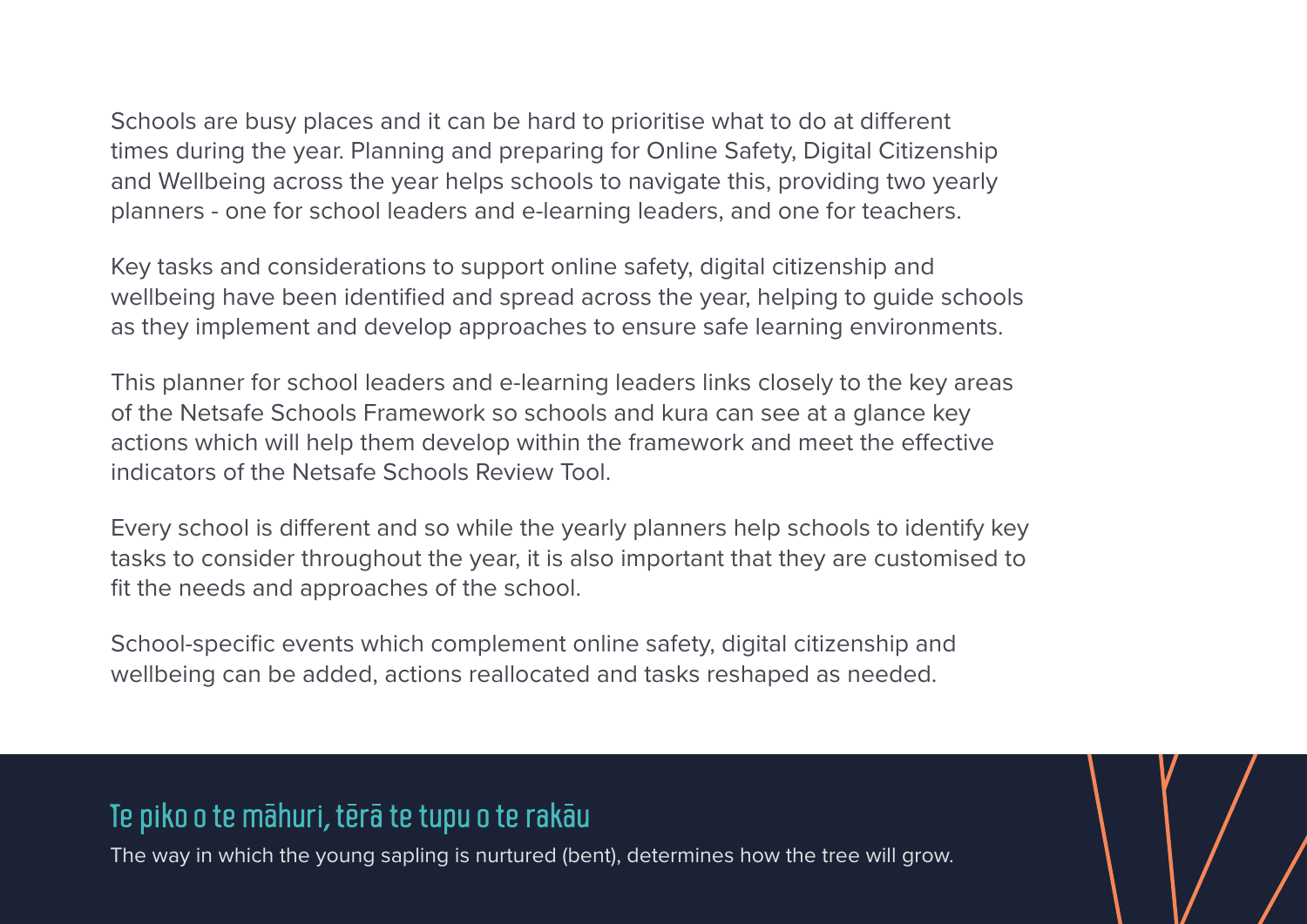#### **Term One** (in the lead up to and during)

# $\oslash$  netsafe schools

| <b>Being a Netsafe School</b><br>(or update your Netsafe School status) |                                                                                                                                                                                                                                                                                                                                                                                                                        | Leadership   Hautūtanga                                                                                                                                                                                                                                                                                                                                                                                                                                                      | Stewardship   Kaitiakitanga                                                                                                                                                                                                                                                                                                                                                                         |
|-------------------------------------------------------------------------|------------------------------------------------------------------------------------------------------------------------------------------------------------------------------------------------------------------------------------------------------------------------------------------------------------------------------------------------------------------------------------------------------------------------|------------------------------------------------------------------------------------------------------------------------------------------------------------------------------------------------------------------------------------------------------------------------------------------------------------------------------------------------------------------------------------------------------------------------------------------------------------------------------|-----------------------------------------------------------------------------------------------------------------------------------------------------------------------------------------------------------------------------------------------------------------------------------------------------------------------------------------------------------------------------------------------------|
| $\mathcal{L}$<br>$\mathcal{L}$                                          | Gather a Digital/ Online Safety<br>team to support during the<br>vear.**<br>Undertake the Netsafe Schools<br>Review to identify how the<br>school is currently approaching<br>online safety, areas for development,<br>and priorities/next steps for the year (if<br>not completed at the end of the<br>previous year)<br>Complete the Netsafe Schools<br>Planner to help you map out<br>your actions for the year and | <b>PERSONNEL</b><br>Identify an e-learning leader or team who will help drive the online<br>safety, digital citizenship and wellbeing approaches and initiatives<br>throughout the year. **<br><b>SYSTEM SECURITY</b><br>Review security and safety practices (CERT NZ) on devices and<br>online sites. **<br>Check CERT NZ guide on keeping your school network safe. **<br>Check with your provider to ensure all filters are set to a level to<br>meet your requirements. | <b>POLICIES AND EXPECTATIONS</b><br>Review school online safety, behaviour<br>and wellbeing policies. Ensure<br>these reflect current best practice and<br>are customized to fit the needs of the<br>school. **<br>Ensure the school's values, and other<br>guiding principles are present and are<br>reflected in school policy documents. **<br><b>IMPORTANT GUIDES AND</b><br><b>INFORMATION</b> |
|                                                                         | assign responsibilities. **<br>Download the Netsafe Schools<br>Welcome pack and add your<br>badge to your website and<br>newsletters.**                                                                                                                                                                                                                                                                                | <b>SAFETY PROCESSES AND PROCEDURES</b><br>Review school expectations around the safe and responsible use of<br>digital devices and online sites used in the learning environment **<br>Review school processes and procedures for reporting and<br>managing online incidents **                                                                                                                                                                                              | Locate and become familiar with the following<br>guides and ensure your leadership and your<br>e-learning leader are also familiar with them:<br>Digital Technology- Safe and<br>Responsible Use in Schools Guide<br>(MoE)                                                                                                                                                                          |
|                                                                         | Share your school logo with<br>Netsafe so it can be included on<br>the Netsafe Schools website<br><b>Connect with Netsafe</b><br>if you have any questions or<br>need further support<br>$\Box$                                                                                                                                                                                                                        | Establish a process for recording online safety incidents and issues<br>ie incident register **<br>Ensure processes are in place for seeking help and are clearly<br>communicated/visible around the school.<br>Review all information and content the school has retained of school<br>leavers and manage accordingly. **<br>Revisit parental permissions and consent re use of students' images,                                                                           | Guidelines for the surrender and<br>retention of property and searches<br>(MoE)<br><b>Bullying Prevention and Response. A</b><br>Guide for Schools (MoE).<br><b>Supporting Students-Pastoral Care</b><br>Guidelines - Te Pakiaka Tangata **                                                                                                                                                         |
|                                                                         |                                                                                                                                                                                                                                                                                                                                                                                                                        | work etc and ensure school's consent practices are in place and<br>reflect current best practice. **<br>Share school expectations around parental permissions and consent<br>with staff and families/ whanau.<br>Unpack Netsafe's Digital Safety Management Plan consider how this<br>document would support your school. **                                                                                                                                                 |                                                                                                                                                                                                                                                                                                                                                                                                     |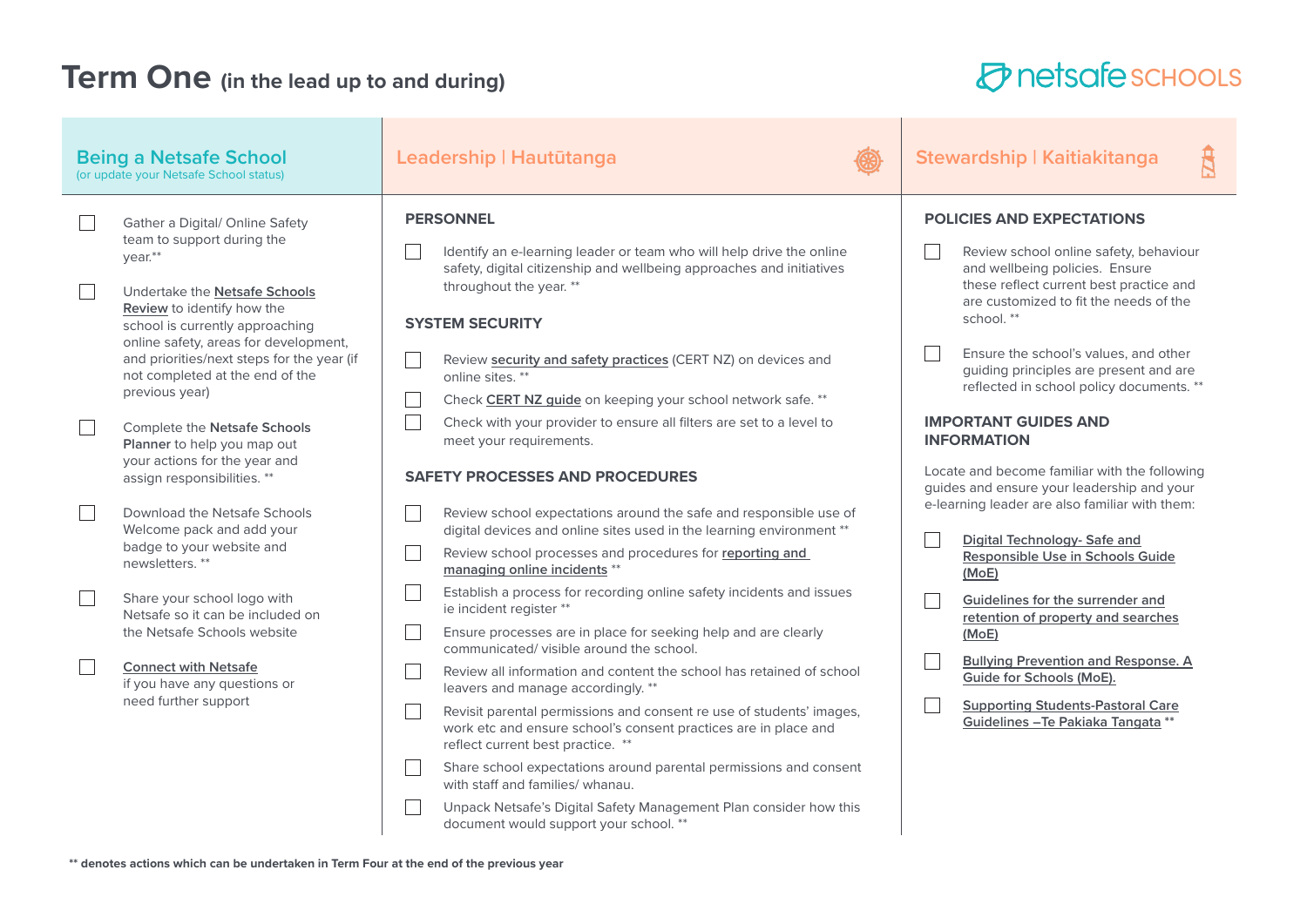#### **Term One (in the lead up to and during)**

#### $\sigma$ netsafe schools

| <b>Inquiry and Review</b><br>Te aromātai                                                                                                                                                                                                                                                                                                                                                                                                                                                                                                                                                                                                                                                                                                                                                                                                                                                     | <b>Professional Confidence</b><br>Te tū māja<br>e.                                                                                                                                                                                                                                                                                                                                                                                                                                                                                                                                                                                                                                                          | <b>Partnerships</b><br>Mahi ngātahi<br>$\sqrt{2}$                                                                                                                                                                                                                                                                                                                                                                                                                                                                                                                                                                               | <b>Curriculum</b><br><b>Marau</b>                                                                                                                                                                                                                                                                                                                                                                                                                                                          | <b>Students</b><br><b>Akonga</b>                                                                                                                                                                                                                                                                                                                                                                                                                                                                                                                                                                                                |
|----------------------------------------------------------------------------------------------------------------------------------------------------------------------------------------------------------------------------------------------------------------------------------------------------------------------------------------------------------------------------------------------------------------------------------------------------------------------------------------------------------------------------------------------------------------------------------------------------------------------------------------------------------------------------------------------------------------------------------------------------------------------------------------------------------------------------------------------------------------------------------------------|-------------------------------------------------------------------------------------------------------------------------------------------------------------------------------------------------------------------------------------------------------------------------------------------------------------------------------------------------------------------------------------------------------------------------------------------------------------------------------------------------------------------------------------------------------------------------------------------------------------------------------------------------------------------------------------------------------------|---------------------------------------------------------------------------------------------------------------------------------------------------------------------------------------------------------------------------------------------------------------------------------------------------------------------------------------------------------------------------------------------------------------------------------------------------------------------------------------------------------------------------------------------------------------------------------------------------------------------------------|--------------------------------------------------------------------------------------------------------------------------------------------------------------------------------------------------------------------------------------------------------------------------------------------------------------------------------------------------------------------------------------------------------------------------------------------------------------------------------------------|---------------------------------------------------------------------------------------------------------------------------------------------------------------------------------------------------------------------------------------------------------------------------------------------------------------------------------------------------------------------------------------------------------------------------------------------------------------------------------------------------------------------------------------------------------------------------------------------------------------------------------|
| Work with the school's<br>e-learning Leader and Digital<br>team to:<br>Review previous year's<br>incident register and identify<br>any changes required to incident<br>management processes. **<br>Review school incident<br>management procedures.<br>Use Netsafe's Managing Online<br>Incidents Guide to inform this<br>review. **<br>Survey staff around online safety<br>and use these to inform<br>professional development<br>opportunities throughout the year.<br><b>Netsafe's Staff Engagement</b><br>workshops are available to<br>download for all Netsafe Schools, or<br>connect with Netsafe if you have<br>any questions or need further<br>support.<br>Survey parents to identify<br>concerns or areas where they<br>would like further information.<br><b>Survey students</b> to capture<br>their online safety behaviours,<br>attitudes, knowledge and<br>development needs | <b>PERSONNEL</b><br>Review security and safety<br>policies and procedures<br>with staff **<br>Review/co-construct<br>staff guidelines<br>around the safe and<br>responsible use of digital<br>technology and online<br>spaces. **<br>Ensure professional<br>development opportunities<br>(informed by staff surveys)<br>are in the school<br>calendar.**<br>Provide professional<br>development<br>opportunities during the<br>term which unpack online<br>safety, digital citizenship<br>and wellbeing. Netsafe's<br><b>Staff Engagement</b><br>workshops are available<br>to download for all<br>Netsafe Schools.<br><b>Connect with Netsafe if</b><br>you have any questions or<br>need further support. | <b>POLICIES AND</b><br><b>EXPECTATIONS</b><br>Communicate the school's<br>focus on online safety<br>and the need for parents<br>to engage with young<br>people around online<br>practices. ie in the school<br>newsletter, during a 'back<br>to school' evening.<br><b>Netsafe's Newsletter Pack</b><br>Run a Netsafe Event (PPT)<br>for parents or connect<br>with Netsafe for further<br>support.<br>Ensure families and<br>whanau understand the<br>school has processes<br>in place for reporting and<br>dealing with online harm<br>and engage with external<br>agencies (including<br>Netsafe, NZ Police) when<br>needed. | Support staff to<br>identify opportunities<br>within learning and<br>teaching where<br>online safety, digital<br>citizenship and<br>wellbeing can be<br>addressed.<br>Include dates for<br>Safer Internet Day,<br>Children's Day and<br>other relevant days<br>are included in the<br>school calendar. **<br><b>DATES TO PUT IN</b><br><b>THE CALENDAR</b><br>February<br>Safer Internet Day<br>March<br>Children's Day NZ<br>Zero Discrimination Day<br>International Day of<br>Happiness | <b>Ensure students</b><br>understand the<br>processes in place for<br>seeking help and that<br>these are visible<br>around the school.<br>Establish a school<br>student online safety<br>team which can<br>participate in the<br>planning of online<br>safety approaches<br>during the year. **<br>Use survey information<br>from students to begin<br>planning opportunities<br>for them to take a<br>leading role in online<br>safety approaches<br>during the year.<br>Review sign-up/ log-in<br>procedures with<br>students and revisit<br>expectations for safe<br>and responsible use of<br>devices and online<br>spaces. |
| ** denotes actions which can be undertaken in Term Four at the end of the previous year                                                                                                                                                                                                                                                                                                                                                                                                                                                                                                                                                                                                                                                                                                                                                                                                      |                                                                                                                                                                                                                                                                                                                                                                                                                                                                                                                                                                                                                                                                                                             |                                                                                                                                                                                                                                                                                                                                                                                                                                                                                                                                                                                                                                 |                                                                                                                                                                                                                                                                                                                                                                                                                                                                                            |                                                                                                                                                                                                                                                                                                                                                                                                                                                                                                                                                                                                                                 |

**\*\* denotes actions which can be undertaken in Term Four at the end of the previous year**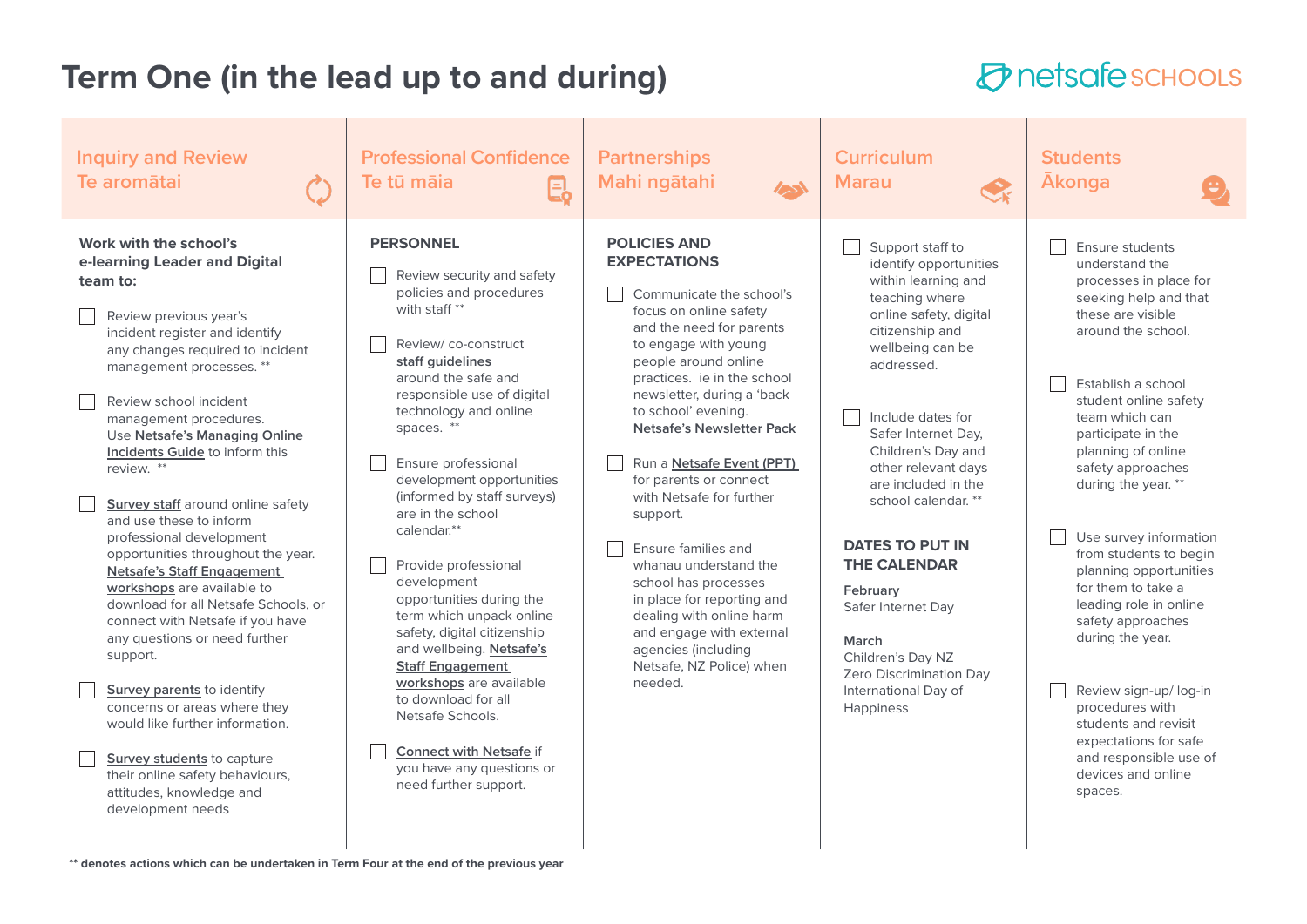## **Term Two**

| <b>Being a Netsafe School</b><br>(or update your Netsafe School status)                                                                                                                                                                                                                                                                                                                                                                                                             | Leadership   Hautūtanga                                                                                                                                                                                                                                                                                                                                                                                                                     | Stewardship   Kaitiakitanga                                                                                                                                                                                                                                                                                                                                                                     |
|-------------------------------------------------------------------------------------------------------------------------------------------------------------------------------------------------------------------------------------------------------------------------------------------------------------------------------------------------------------------------------------------------------------------------------------------------------------------------------------|---------------------------------------------------------------------------------------------------------------------------------------------------------------------------------------------------------------------------------------------------------------------------------------------------------------------------------------------------------------------------------------------------------------------------------------------|-------------------------------------------------------------------------------------------------------------------------------------------------------------------------------------------------------------------------------------------------------------------------------------------------------------------------------------------------------------------------------------------------|
| <b>Work with your Digital/ Online Safety</b><br>team to:<br>Revisit your Netsafe Schools<br>Planner and identify key actions<br>for the term.<br>Connect with those identified in the<br>plan as being responsible for the<br>actions<br>Check the Netsafe Schools website<br>for any new or updated resources<br>Document your journey and<br>share with Netsafe if you would like<br>to be spotlighted in Netsafe's<br>monthly e-newsletter or on the<br>Netsafe Schools website. | Revisit reporting processes and access to pastoral and external<br>support agencies and ensure these are well communicated to students<br>and families and are visible around the school.<br>Review any new processes/ procedures established in Term 1 and<br>adapt if needed.<br>Unpack the Digital Safety Management Plan with staff and discuss<br>how to plan for and manage risk when using devices and online<br>spaces for learning | <b>POLICIES AND EXPECTATIONS</b><br>Unpack the Harmful Digital<br>Communications Act with the Board and<br>look at its implications for schools.<br>Look at other relevant legislation<br>including the Privacy Act. Consider how<br>the school is meeting these obligations.<br>Review school goals and how these<br>$\mathbb{R}$<br>include student and staff wellbeing and<br>online safety. |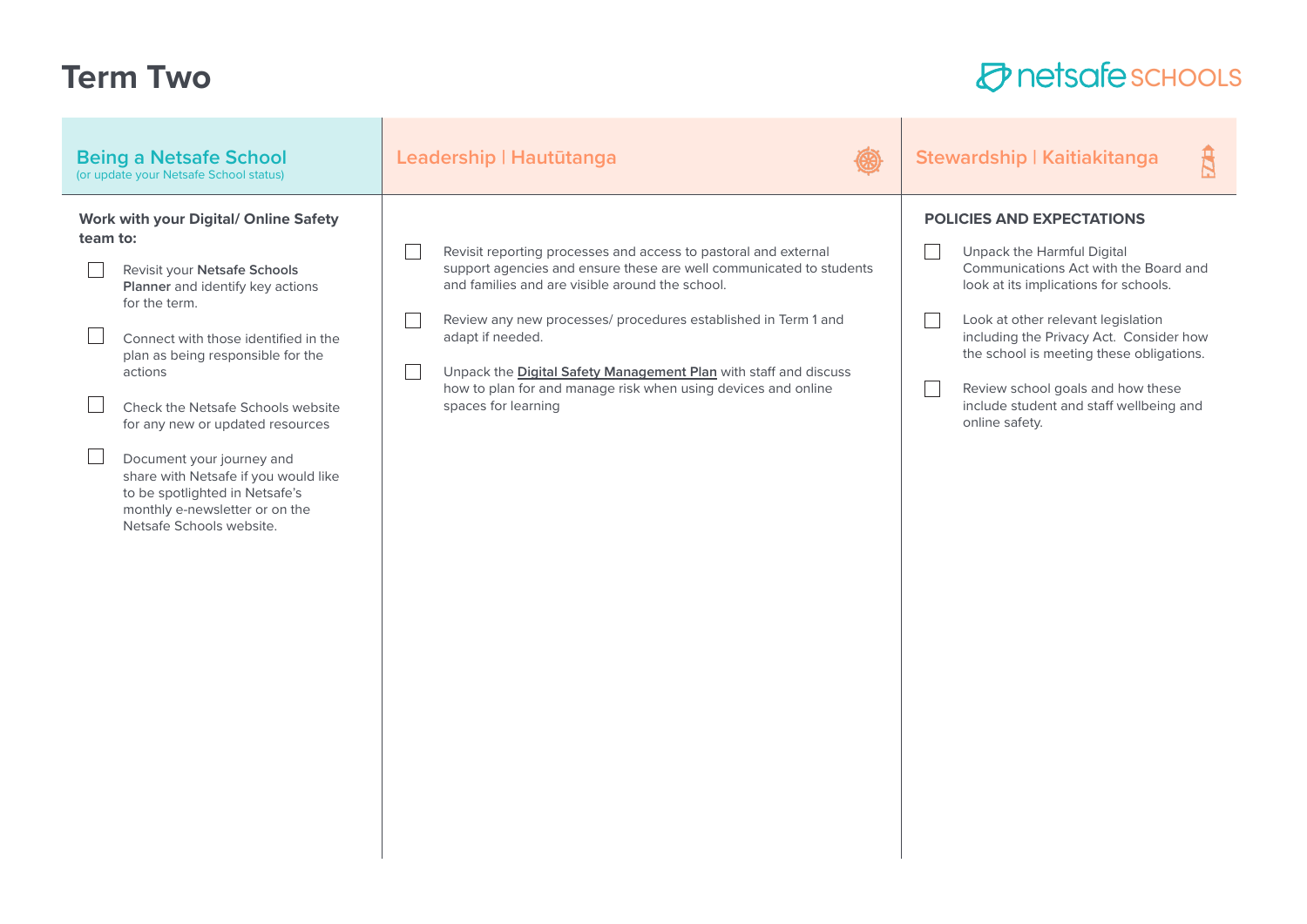## **Term Two**

| <b>Inquiry and Review</b><br>Te aromātai                                                                                      | <b>Professional Confidence</b><br>Te tū māia<br>e,                                                                                                                                                                                                                                                                                                                                                                                                                                                                                                                                                                                                                                                   | <b>Partnerships</b><br>Mahi ngātahi<br>$\sqrt{2}$                                                                                                                                                                               | <b>Curriculum</b><br><b>Marau</b><br>$\textcolor{red}{\bigtriangledown_{\!\!\! \kappa}}$                                                                                                                                 | <b>Students</b><br><b>Akonga</b>                                                                    |
|-------------------------------------------------------------------------------------------------------------------------------|------------------------------------------------------------------------------------------------------------------------------------------------------------------------------------------------------------------------------------------------------------------------------------------------------------------------------------------------------------------------------------------------------------------------------------------------------------------------------------------------------------------------------------------------------------------------------------------------------------------------------------------------------------------------------------------------------|---------------------------------------------------------------------------------------------------------------------------------------------------------------------------------------------------------------------------------|--------------------------------------------------------------------------------------------------------------------------------------------------------------------------------------------------------------------------|-----------------------------------------------------------------------------------------------------|
| Review/co-construct staff<br>guidelines around the safe<br>and responsible use of<br>digital technology and<br>online spaces. | Provide opportunities for<br>ongoing teacher<br>professional development,<br>including staff development<br>workshop(s) based on<br>the needs staff identified<br>in the online safety survey<br>from Term One. Netsafe's<br><b>Staff Engagement</b><br>workshops are available<br>to download for all Netsafe<br>Schools, or connect<br>with Netsafe if you have<br>any questions or need<br>further support.<br>$\mathbf{L}$<br>Unpack the Harmful Digital<br><b>Communications Act</b><br>with staff and look at how<br>this impacts use of the<br>digital technologies and<br>online spaces for learning.<br>This could be done using<br><b>Netsafe's Managing Online</b><br>Incidents workshop. | Identify opportunities<br>where <b>online safety</b><br>information and advice<br>can be shared with<br>parents and whanau ie in<br>newsletters, via school<br>social media channels,<br>during parent information<br>evenings. | DATES TO PUT IN THE<br><b>CALENDAR</b><br>April<br><b>World Intellectual Property</b><br>Day<br>May<br><b>Bullying Free Week &amp;</b><br><b>Pink Shirt Day</b><br>Youth Week NZ<br>June<br><b>Global Day of Parents</b> | Identify opportunities<br>where students can<br>lead online safety<br>initiatives and<br>approaches |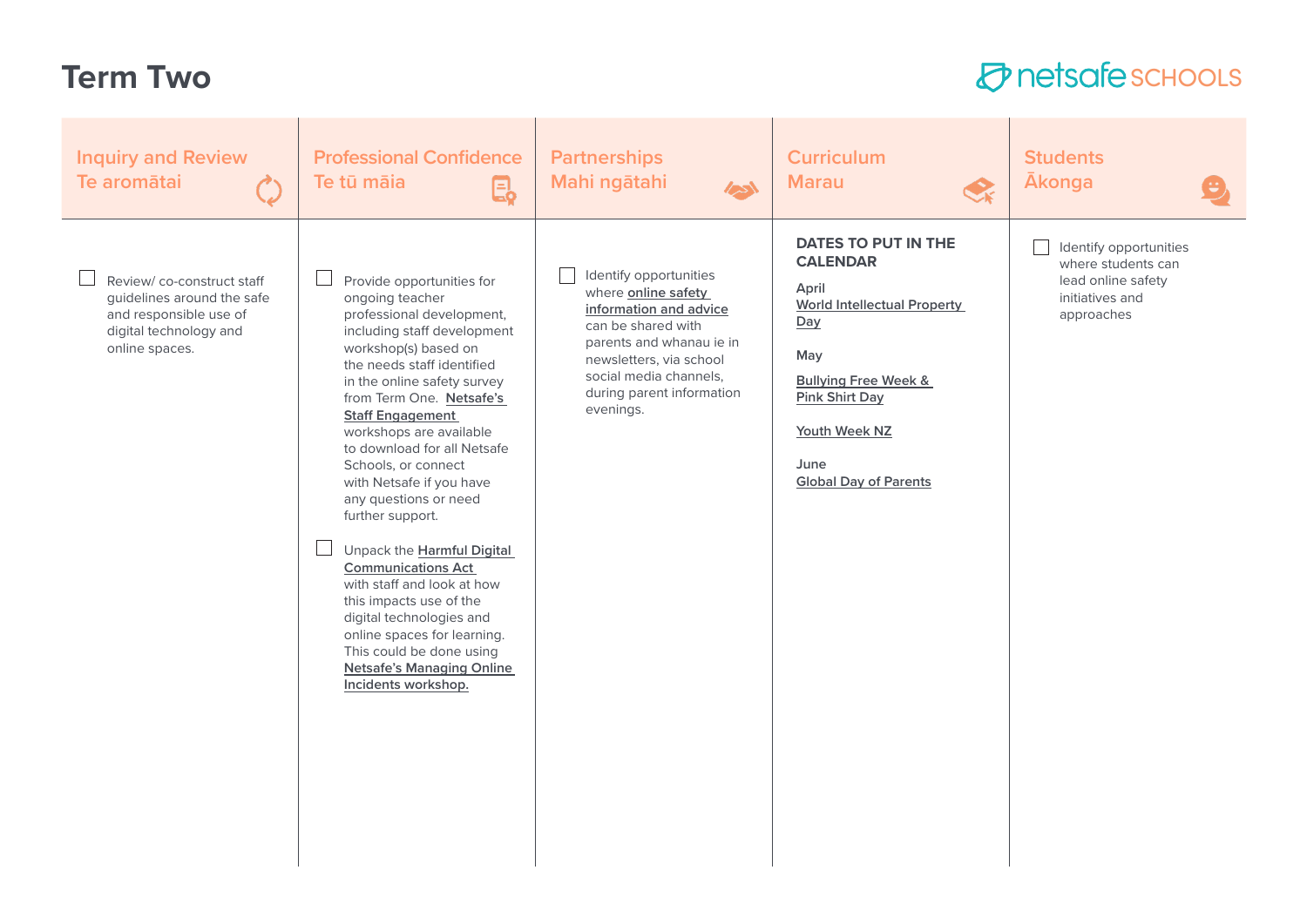## **Term Three**

| <b>Being a Netsafe School</b><br>(or update your Netsafe School status)                                                                                                                                                                                                                                                                                                                                                                                                             | Leadership   Hautūtanga                                                                                                                                                                 | Stewardship   Kaitiakitanga<br>互                                                                                                                                                    |
|-------------------------------------------------------------------------------------------------------------------------------------------------------------------------------------------------------------------------------------------------------------------------------------------------------------------------------------------------------------------------------------------------------------------------------------------------------------------------------------|-----------------------------------------------------------------------------------------------------------------------------------------------------------------------------------------|-------------------------------------------------------------------------------------------------------------------------------------------------------------------------------------|
| <b>Work with your Digital/ Online Safety</b><br>team to:<br>Revisit your Netsafe Schools<br>Planner and identify key actions for<br>the term.<br>Connect with those identified in the<br>plan as being responsible for the<br>actions<br>Check the Netsafe Schools website<br>for any new or updated resources<br>Document your journey and<br>share with Netsafe if you would like<br>to be spotlighted in Netsafe's<br>monthly e-newsletter or on the<br>Netsafe Schools website. | Check in with key staff regarding incident management procedures<br>and realign these if needed.<br>Ensure any new staff understand school procedures for managing<br>online incidents. | <b>POLICIES AND EXPECTATIONS</b><br>Continue to connect with the Board and<br>share the school's approaches to online<br>safety, citizenship and wellbeing.<br>Ensure any new staff |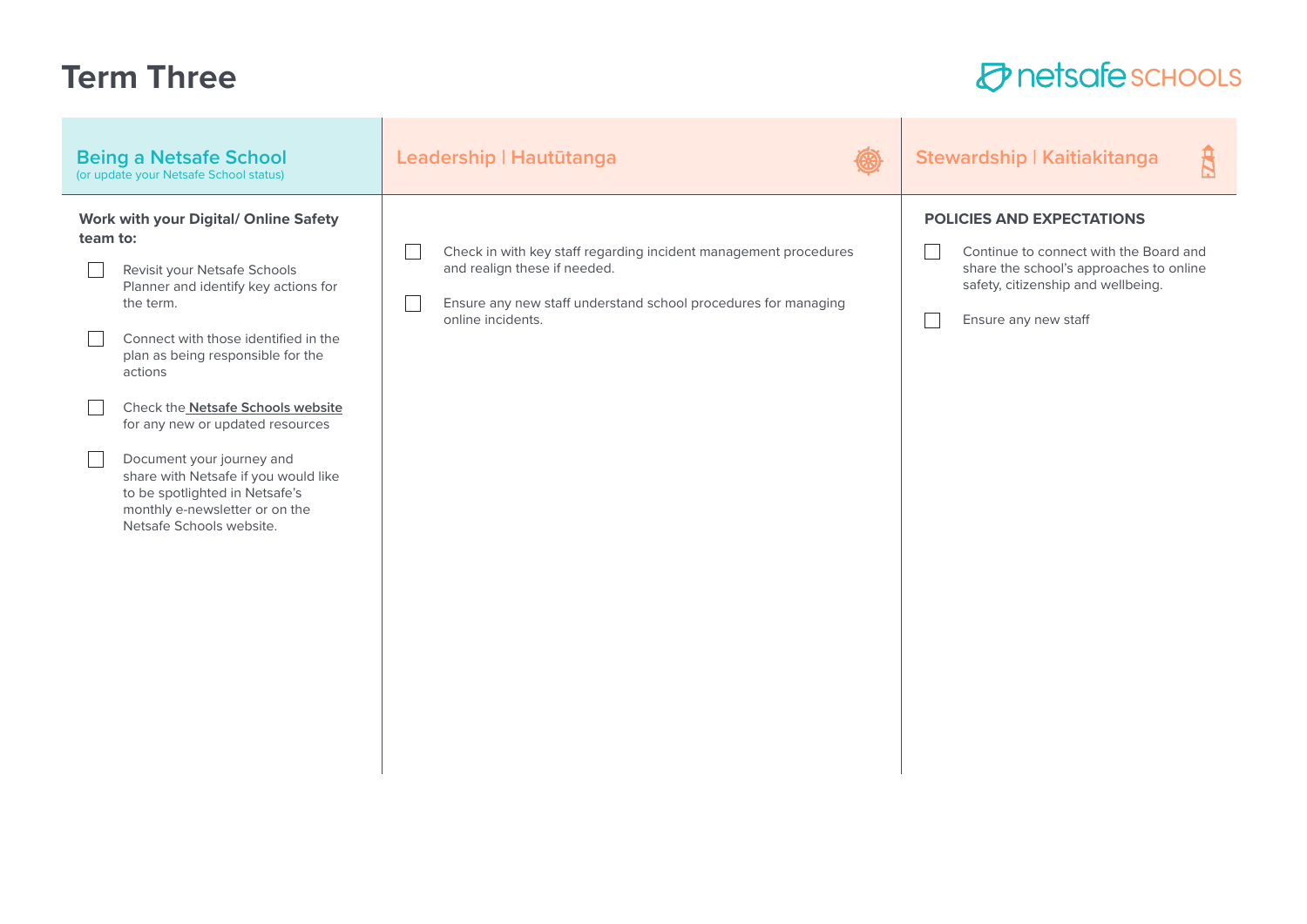# **Term Three**

| <b>Inquiry and Review</b><br>Te aromātai                                                                                                                                                                                                                                                                                                                   | <b>Professional Confidence</b><br>Te tū māia<br>$\mathbf{E}_{\mathbf{P}}$                                                                                                                                                                                                                                                                   | <b>Partnerships</b><br>Mahi ngātahi<br>$\sqrt{2}$                                                                                                                                                                        | <b>Curriculum</b><br><b>Marau</b>                                                                                                                                                    | <b>Students</b><br><b>Ākonga</b>                                                                                                                                                                                                                                                                                                                     |
|------------------------------------------------------------------------------------------------------------------------------------------------------------------------------------------------------------------------------------------------------------------------------------------------------------------------------------------------------------|---------------------------------------------------------------------------------------------------------------------------------------------------------------------------------------------------------------------------------------------------------------------------------------------------------------------------------------------|--------------------------------------------------------------------------------------------------------------------------------------------------------------------------------------------------------------------------|--------------------------------------------------------------------------------------------------------------------------------------------------------------------------------------|------------------------------------------------------------------------------------------------------------------------------------------------------------------------------------------------------------------------------------------------------------------------------------------------------------------------------------------------------|
| Continue to identify<br>opportunities where online<br>safety information and<br>advice can be shared with<br>parents and whanau<br>ie in newsletters, via<br>school social media<br>channels, during<br>parent information<br>evenings.<br>Use the Netsafe parent<br>surveys to identify concerns<br>or areas where they would<br>like further information | Provide a staff<br>$\Box$<br>development workshop(s)<br>based on the needs<br>staff identified in the online<br>safety survey from<br>Term One. Netsafe's Staff<br><b>Engagement workshops</b><br>are available to download<br>for all Netsafe Schools, or<br>connect with Netsafe if you<br>have any questions or need<br>further support. | Identify opportunities<br>where online safety<br>information and advice<br>can be shared with<br>parents and whanau ie in<br>newsletters, via school<br>social media channels,<br>during parent information<br>evenings. | <b>DATES TO PUT IN THE</b><br><b>CALENDAR</b><br>August<br><b>International Youth Day</b><br>September<br><b>Random Acts of Kindness Day</b><br><b>International World Peace Day</b> | $\Box$<br>Continue to work with<br>students/ online safety<br>group (if appropriate)<br>to identify ways they<br>can plan for and<br>implement online safety<br>initiatives within<br>the school including<br>preparation for:<br><b>International Youth Day</b><br>Random Acts of<br><b>Kindness Day</b><br><b>International World</b><br>Peace Day |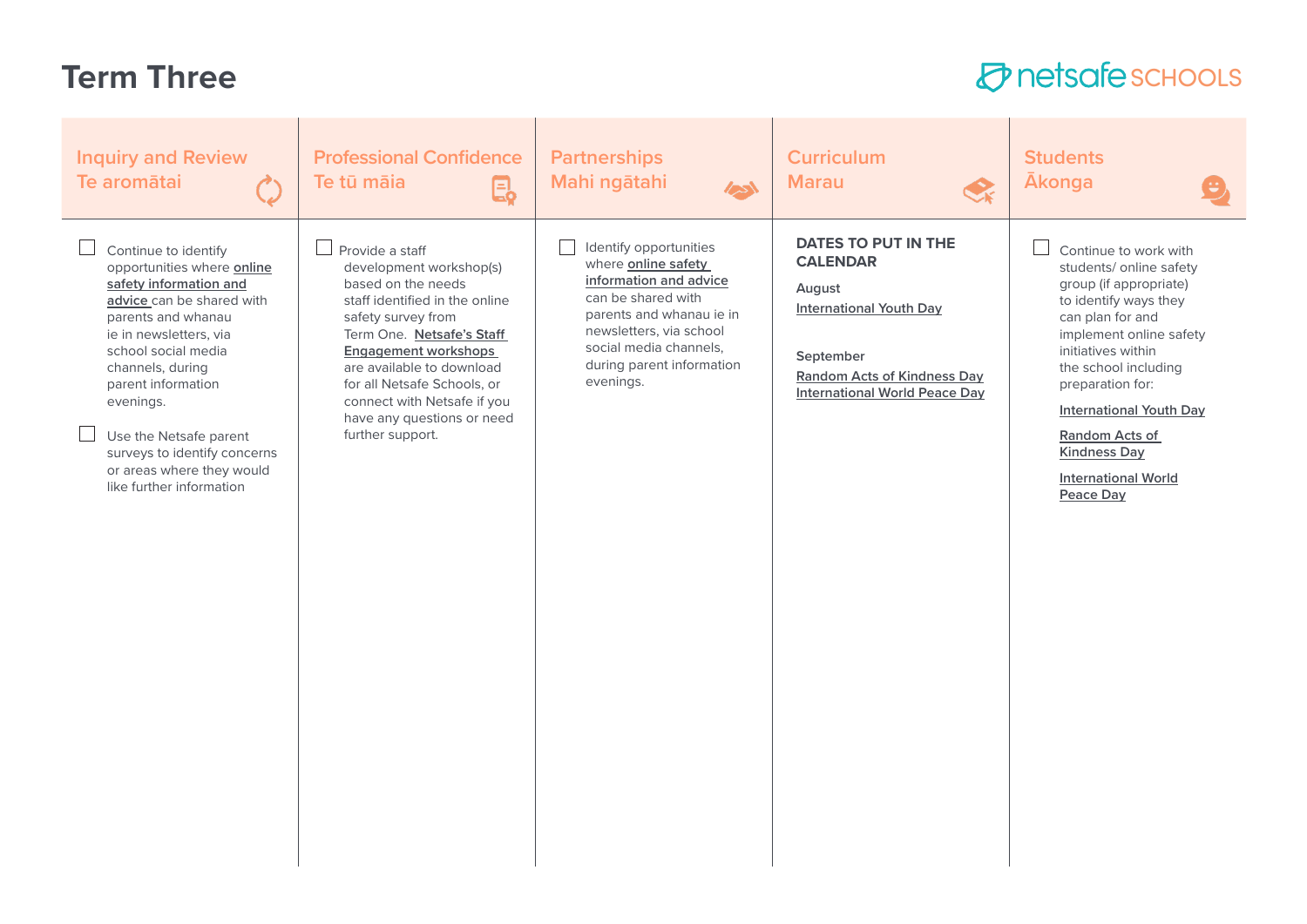### **Term Four**

| <b>Being a Netsafe School</b><br>(or update your Netsafe School status)                                                                                                                                                                                                                                                                                                                                                   | Leadership   Hautūtanga                                                                                                                                                                                                                                                                                                                                                                                                    | Stewardship   Kaitiakitanga                                                                                                                                                                                                                      |  |
|---------------------------------------------------------------------------------------------------------------------------------------------------------------------------------------------------------------------------------------------------------------------------------------------------------------------------------------------------------------------------------------------------------------------------|----------------------------------------------------------------------------------------------------------------------------------------------------------------------------------------------------------------------------------------------------------------------------------------------------------------------------------------------------------------------------------------------------------------------------|--------------------------------------------------------------------------------------------------------------------------------------------------------------------------------------------------------------------------------------------------|--|
| <b>Work with your Digital/ Online Safety</b><br>team to:<br>Revisit your Netsafe Schools<br>Planner and identify key actions for<br>the term.<br>Connect with those identified in the<br>plan as being responsible for the<br>actions<br>Undertake a review of the year<br>using the Netsafe Schools Review<br>Tool.<br>Use the Netsafe Schools Planner to<br>identify priorities and key actions for<br>the coming year. | Begin reviewing and updating school procedures and expectations in<br>readiness for the coming year (look back at tasks for Term One and<br>mark off tasks which can be completed now)<br>Identify key dates including Safer Internet Day and Netsafe's Online<br>Safety Week and add these to your calendar for the coming year.<br>Review school processes and procedures for reporting and managing<br>online incidents | Begin to review school online safety<br>policies and guidance in readiness for<br>coming year.<br>Identify and address any questions the<br>board have around the school's<br>approaches to online safety, digital<br>citizenship and wellbeing. |  |